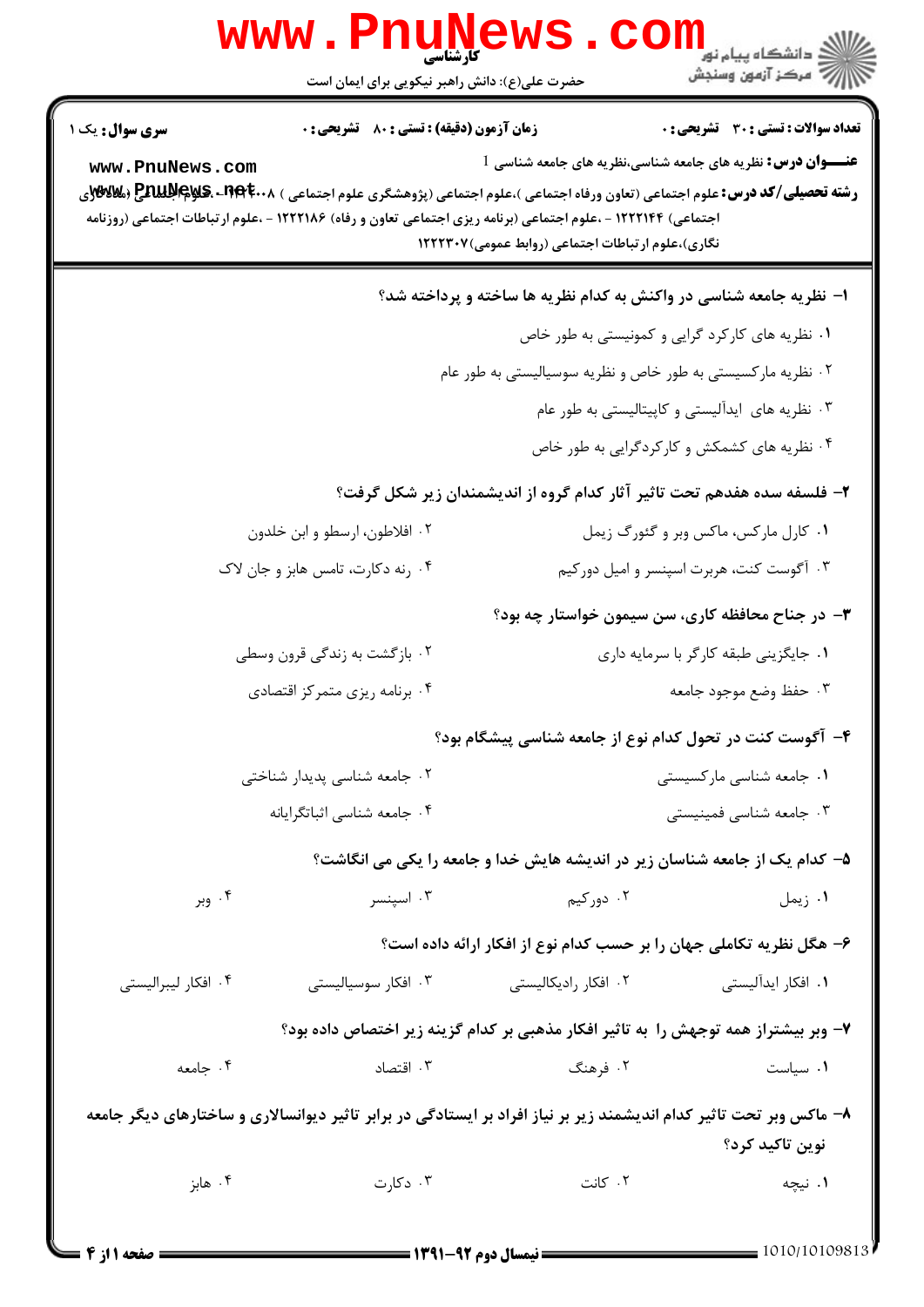|                                           | کارشناسی<br>حضرت علی(ع): دانش راهبر نیکویی برای ایمان است |                                                                                                                                                                                                                                                                                                              | ڪ دانشڪاه پيام نور<br>ا∛ مرڪز آزمون وسنڊش                                                                            |
|-------------------------------------------|-----------------------------------------------------------|--------------------------------------------------------------------------------------------------------------------------------------------------------------------------------------------------------------------------------------------------------------------------------------------------------------|----------------------------------------------------------------------------------------------------------------------|
| <b>سری سوال : ۱ یک</b><br>www.PnuNews.com | <b>زمان آزمون (دقیقه) : تستی : 80 ٪ تشریحی : 0</b>        | <b>رشته تحصیلی/کد درس:</b> علوم اجتماعی (تعاون ورفاه اجتماعی )،علوم اجتماعی (پژوهشگری علوم اجتماعی ) <b>۱۹۹۴۰۰۸ FullNeygs (%%</b> y)ری<br>اجتماعی) ۱۲۲۲۱۴۴ - ،علوم اجتماعی (برنامه ریزی اجتماعی تعاون و رفاه) ۱۲۲۲۱۸۶ - ،علوم ارتباطات اجتماعی (روزنامه<br>نگاری)،علوم ارتباطات اجتماعی (روابط عمومی)۱۲۲۲۳۰۷ | تعداد سوالات : تستى : 30 قشريحى : 0<br><b>عنـــوان درس:</b> نظریه های جامعه شناسی،نظریه های جامعه شناسی <sup>1</sup> |
|                                           |                                                           | ۹- از دیدگاه وبر، در مقایسه با جامعه سرمایه داری، عقلانیت برای کدامیک از جوامع زیر مساله بیشتری ایجاد کرده است؟                                                                                                                                                                                              |                                                                                                                      |
| ۰۴ جوامع ابتدایی                          | ۰۳ جوامع سوسیالیستی                                       | ۰۲ جوامع کمونیستی                                                                                                                                                                                                                                                                                            | ٠١. جوامع ايد آليستي                                                                                                 |
|                                           |                                                           | ۱۰– کدام اندیشمند زیر احساس می کرد که دولت نباید در امور فردی دخالت کند و به جز نقش انفعالی پاسداری از مردم                                                                                                                                                                                                  | کارکرد دیگری را نباید بر عهده گیرد؟                                                                                  |
| ۰۴ وبر                                    | ۰۳ مارکس                                                  | ۰۲ زیمل                                                                                                                                                                                                                                                                                                      | ۰۱ اسپنسر                                                                                                            |
|                                           |                                                           | 11– سامنر هوادار عمده کدام گزینه زیر در ایالات متحده آمریکا بود؟                                                                                                                                                                                                                                             |                                                                                                                      |
| ۰۴ داروینیسم اجتماعی                      | ۰۳ آگاهی طبقاتی                                           | ۰۲ چیزوارگی                                                                                                                                                                                                                                                                                                  | ۰۱ تفوق                                                                                                              |
|                                           |                                                           | ۱۲– مفهوم (خود آینه سان) متعلق به کدام یک از اندیشمندان جامعه شناس زیر می باشد؟                                                                                                                                                                                                                              |                                                                                                                      |
| ۰۴ برجس                                   | ۰۳ کولی                                                   | ۰۲ مید                                                                                                                                                                                                                                                                                                       | ۰۱ سامنر                                                                                                             |
|                                           |                                                           |                                                                                                                                                                                                                                                                                                              | ۱۳- کدام یک از کتابهای زیر، نوشته «مید» است؟                                                                         |
|                                           | ۰۲ اخلاق پروتستانی و روح سرمایه داری                      |                                                                                                                                                                                                                                                                                                              | ۰۱ کاپیتال                                                                                                           |
|                                           | ۰۴ تقسیم کار اجتماعی                                      |                                                                                                                                                                                                                                                                                                              | ۰۳ ذهن، خود و جامعه                                                                                                  |
|                                           |                                                           | ۱۴– پارسونز بیشتر به عنوان ًنظریه پرداز کدام نظریه جامعه شناسی مشهور شد؟                                                                                                                                                                                                                                     |                                                                                                                      |
|                                           | ۰۲ کارکردگرایی ساختاری                                    |                                                                                                                                                                                                                                                                                                              | ۰۱ تبادل                                                                                                             |
|                                           | ۰۴ دیالکتیک                                               |                                                                                                                                                                                                                                                                                                              | ۰۳ اثباتگرایی                                                                                                        |
|                                           |                                                           | ۱۵- کدامیک از نظریه های زیر، در سال 1937 توسط هربرت بلومر باب شده است؟                                                                                                                                                                                                                                       |                                                                                                                      |
| ۰۴ کارکرد گرایی                           | ۰۳ پدیدار شناختی                                          | ۰۲ کنش متقابل نمادین                                                                                                                                                                                                                                                                                         | ۰۱ تبادل                                                                                                             |
|                                           |                                                           | ۱۶– سی رایت میلز در کدام یک از آثارش میکوشد تا نشان دهد که آمریکا چگونه تحت چیرگی گروهی کوچک از سوداگران،                                                                                                                                                                                                    | سیاستمداران و سرامدان نظامی در آمده است؟                                                                             |
| ۰۴ نخبگان قدرت                            | ۰۳ مارکسیستها                                             | ۰۲ يانکي، گوش کن                                                                                                                                                                                                                                                                                             | ۰۱ يقه سفيدان                                                                                                        |
|                                           |                                                           | ۱۷– گافمن به خاطر کدامیک از موارد زیر همچنان دارای شهرت است؟                                                                                                                                                                                                                                                 |                                                                                                                      |
| ۰۲ به خاطر ارائه نظریه آگاهی طبقاتی       |                                                           |                                                                                                                                                                                                                                                                                                              | ۰۱ به خاطر ارائه نظریه تفوق                                                                                          |
|                                           | ۰۴ به خاطر ارائه نظریه ابزار گونگی دولت                   |                                                                                                                                                                                                                                                                                                              | ۰۳ به خاطر ارائه نظريه نمايشي                                                                                        |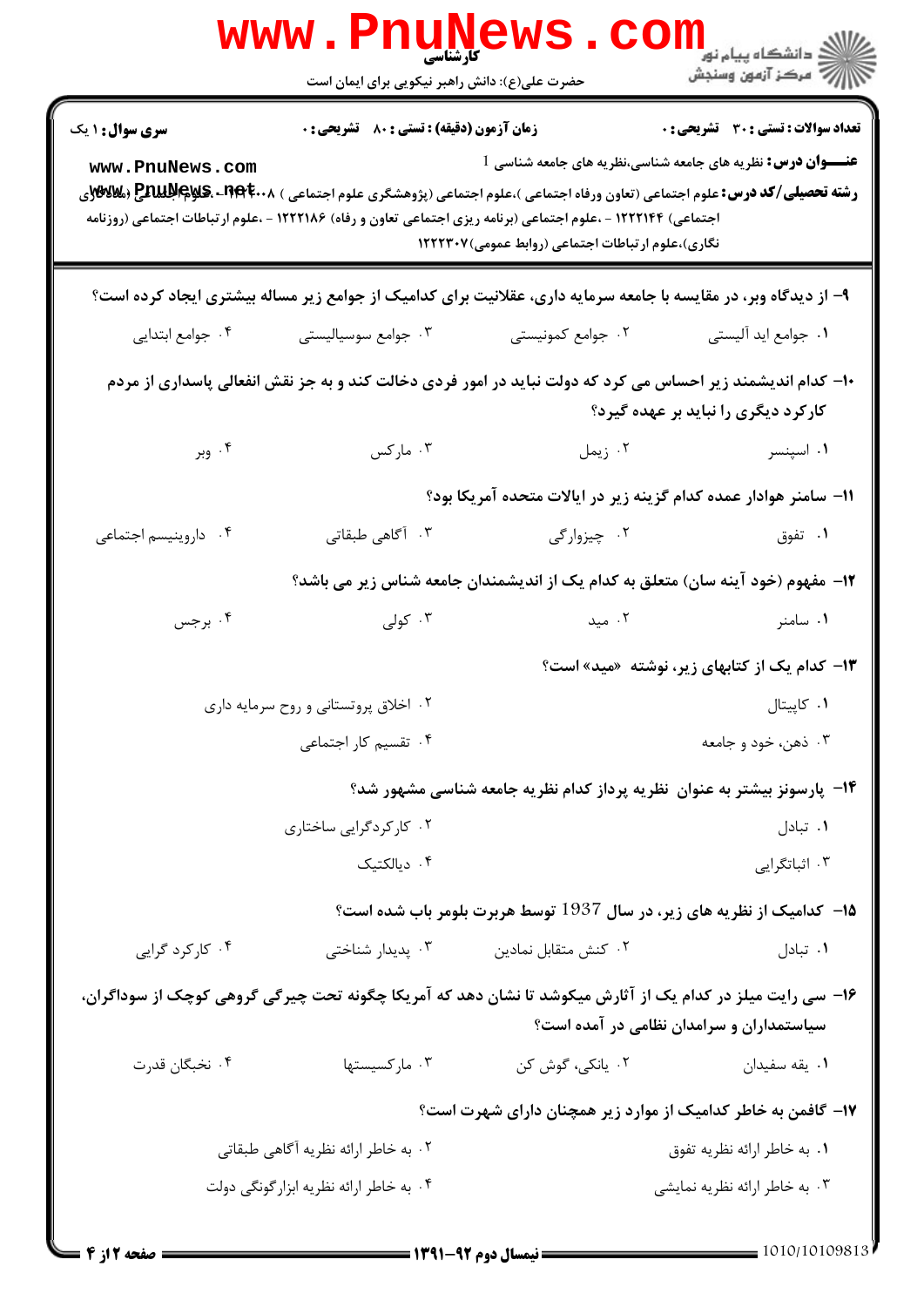|                                                                                                                 | WWW.Pnung<br>حضرت علی(ع): دانش راهبر نیکویی برای ایمان است                                                                                                                                                                                                                                                  |                                                                                                                                  | ڪ دانشڪاه پيام نور ■<br> 7- مرکز آزمون وسنجش                                                                           |
|-----------------------------------------------------------------------------------------------------------------|-------------------------------------------------------------------------------------------------------------------------------------------------------------------------------------------------------------------------------------------------------------------------------------------------------------|----------------------------------------------------------------------------------------------------------------------------------|------------------------------------------------------------------------------------------------------------------------|
| <b>سری سوال : ۱ یک</b><br>www.PnuNews.com                                                                       | <b>زمان آزمون (دقیقه) : تستی : 80 ٪ تشریحی : 0</b><br><b>رشته تحصیلی/کد درس:</b> علوم اجتماعی (تعاون ورفاه اجتماعی )،علوم اجتماعی (پژوهشگری علوم اجتماعی ) <b>۱۹۹۴۰۰۸- EAUIP (WS</b> (WW)ر<br>اجتماعی) ۱۲۲۲۱۴۴ - ،علوم اجتماعی (برنامه ریزی اجتماعی تعاون و رفاه) ۱۲۲۲۱۸۶ - ،علوم ارتباطات اجتماعی (روزنامه | نگاری)،علوم ارتباطات اجتماعی (روابط عمومی)۱۲۲۲۳۰۷                                                                                | تعداد سوالات : تستى : 30 - تشريحي : 0<br><b>عنـــوان درس:</b> نظریه های جامعه شناسی،نظریه های جامعه شناسی <sup>1</sup> |
|                                                                                                                 | ۱۸– نظریه پردازان آمریکائی بیشتر به خاطر کدامیک از موارد زیر جذب مکتب انتقادی شدند؟                                                                                                                                                                                                                         | ۰۱ در آمیختگی نظریه پارسونز و آلتوسر در آثار مکتب انتقادی<br>۰۳ در آمیختگی نظریه دورکیم و کنت در آثار مکتب انتقادی               | ۰۲ در آمیختگی نظریه مارکس و وبر در آثار مکتب انتقادی                                                                   |
|                                                                                                                 |                                                                                                                                                                                                                                                                                                             | ۰۴ در آمیختگی نظریه زیمل و اسپنسر در آثار مکتب انتقادی<br>۱۹- کدام نظریه، دگرگونی اجتماعی را دارای آهنگی کند و سامانمند می داند؟ |                                                                                                                        |
| ۰۴ تبادل                                                                                                        | ۰۳ انتقادی                                                                                                                                                                                                                                                                                                  | ۰۲ توافق                                                                                                                         | ۰۱ کشمکش                                                                                                               |
|                                                                                                                 | +۲- نظریه ارگانیسمی در جامعه شناسی کدام اندیشمند زیر به گونه ای ناخوشایند با فلسفه فایده گرایانه همراه بود؟                                                                                                                                                                                                 |                                                                                                                                  |                                                                                                                        |
| ۰۴ اسپنسر                                                                                                       | ۰۳ مارکس                                                                                                                                                                                                                                                                                                    | ۰۲ دورکیم                                                                                                                        | ۰۱ کنت                                                                                                                 |
|                                                                                                                 | <b>۲۱</b> - از نظر پارسونز نیروی عمده ای که عناصر گوناگون جهان اجتماعی را به هم پیوند می دهد کدام گزینه زیر است؟                                                                                                                                                                                            |                                                                                                                                  |                                                                                                                        |
| ۰۴ آمیزه نقش                                                                                                    | ۰۳ اقتصاد                                                                                                                                                                                                                                                                                                   | ۰۲ فرهنگ                                                                                                                         | ٠١ سياست                                                                                                               |
|                                                                                                                 | ۲۲- پارسونز کدام گزینه زیر را نظام سازمان یافته ای از جهتگیری و انگیزش کنش کنشگر فردی می انگارد؟                                                                                                                                                                                                            |                                                                                                                                  |                                                                                                                        |
| ۰۴ نظام اعتقادی                                                                                                 | ۰۳ شخصیت                                                                                                                                                                                                                                                                                                    | ۰۲ عرف اجتما <i>ع</i> ی                                                                                                          | ۰۱ سیاست                                                                                                               |
|                                                                                                                 |                                                                                                                                                                                                                                                                                                             | ۲۳- پارسونز مراحل سه گانه فراگرد تکامل را بیشتر بر پایه کدام ابعاد از هم متمایز کرد؟                                             |                                                                                                                        |
| ۰۴ ابعاد سياسي                                                                                                  | ۰۳ ابعاد اقتصادی                                                                                                                                                                                                                                                                                            | ۰۲ ابعاد اجتماع <sub>ی</sub>                                                                                                     | ۰۱ ابعاد فرهنگی                                                                                                        |
|                                                                                                                 |                                                                                                                                                                                                                                                                                                             | ۲۴- به نظر مرتون تاکید کارکرد گرایان ساختاری بیشتر باید به کدام گزینه زیر باشد؟                                                  |                                                                                                                        |
| ۰۴ کار کردهای اجتماعی                                                                                           | ۰۳ کارکردهای سیاسی                                                                                                                                                                                                                                                                                          | ۰۲ کار کردهای فرهنگی                                                                                                             | ۰۱ انگیزه های فردی                                                                                                     |
| ۲۵- مرتون برای پاسخ دادن به این پرسش که آیا کفه کارکردهای مثبت بر کفه کژکارکردها سنگینی می کند و یا بر عکس کدام |                                                                                                                                                                                                                                                                                                             |                                                                                                                                  | مفهوم زير را مطرح كرد؟                                                                                                 |
|                                                                                                                 | ۰۲ مفهوم تعادل خالص                                                                                                                                                                                                                                                                                         |                                                                                                                                  | ۰۱ مفهوم کارکردهای آشکار                                                                                               |
|                                                                                                                 | ۰۴ مفهوم سطحهای تحلیل کارکردی                                                                                                                                                                                                                                                                               |                                                                                                                                  | ۰۳ مفهوم بی کارکرد                                                                                                     |